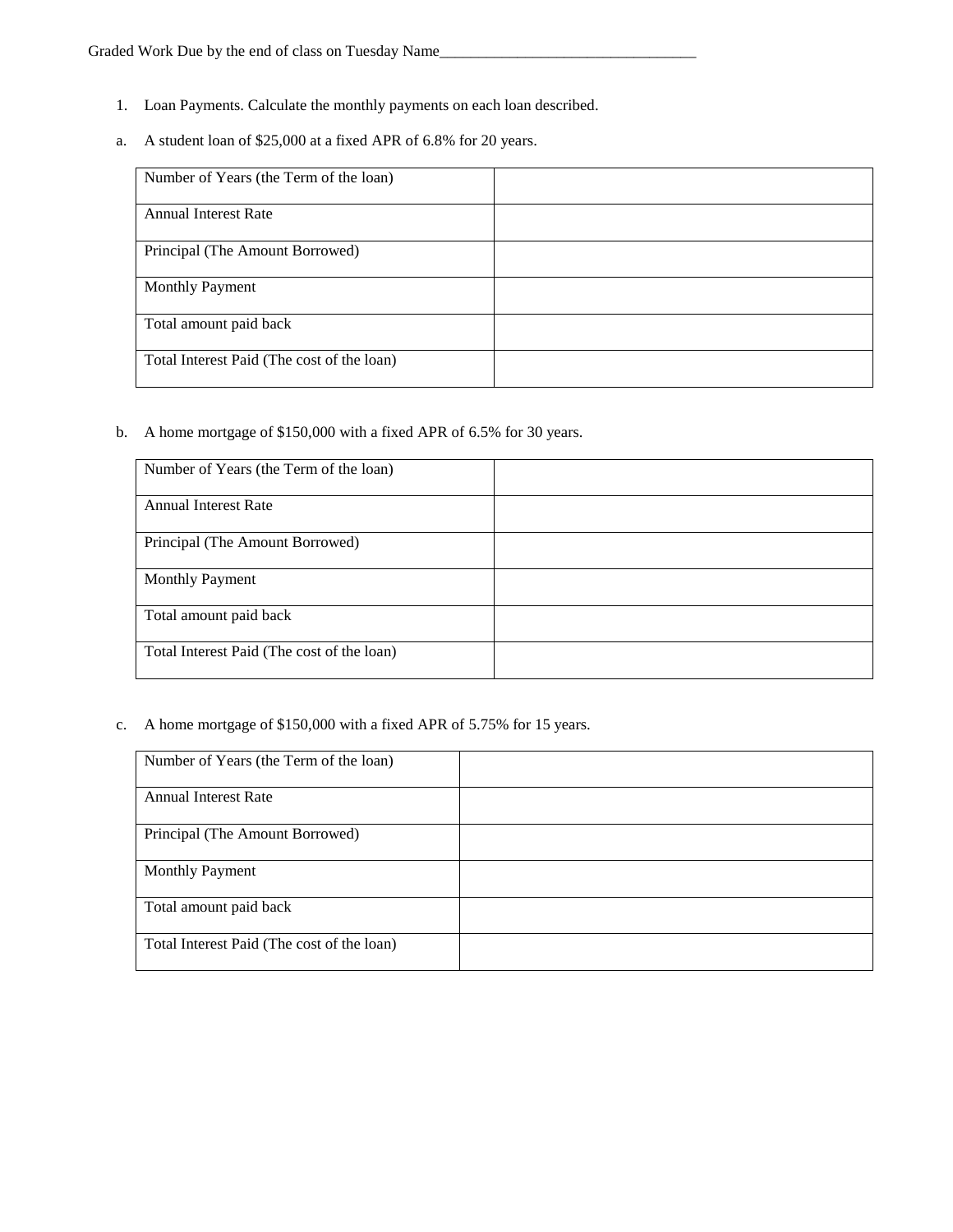## d. A student loan of \$12,000 at a fixed APR of 3.4% for 10 years.

| Number of Years (the Term of the loan)     |  |
|--------------------------------------------|--|
| <b>Annual Interest Rate</b>                |  |
|                                            |  |
| Principal (The Amount Borrowed)            |  |
| <b>Monthly Payment</b>                     |  |
|                                            |  |
| Total amount paid back                     |  |
| Total Interest Paid (The cost of the loan) |  |
|                                            |  |

## e. A home mortgage of \$100,000 with a fixed APR of 6.5% for 30 years.

| Number of Years (the Term of the loan)     |  |
|--------------------------------------------|--|
| <b>Annual Interest Rate</b>                |  |
| Principal (The Amount Borrowed)            |  |
| <b>Monthly Payment</b>                     |  |
| Total amount paid back                     |  |
| Total Interest Paid (The cost of the loan) |  |

f. A \$3000 personal loan to be paid off in 2 years at an APR of 21%.\_\_\_\_\_\_\_

| Number of Years (the Term of the loan)     |  |
|--------------------------------------------|--|
| <b>Annual Interest Rate</b>                |  |
| Principal (The Amount Borrowed)            |  |
| <b>Monthly Payment</b>                     |  |
| Total amount paid back                     |  |
| Total Interest Paid (The cost of the loan) |  |